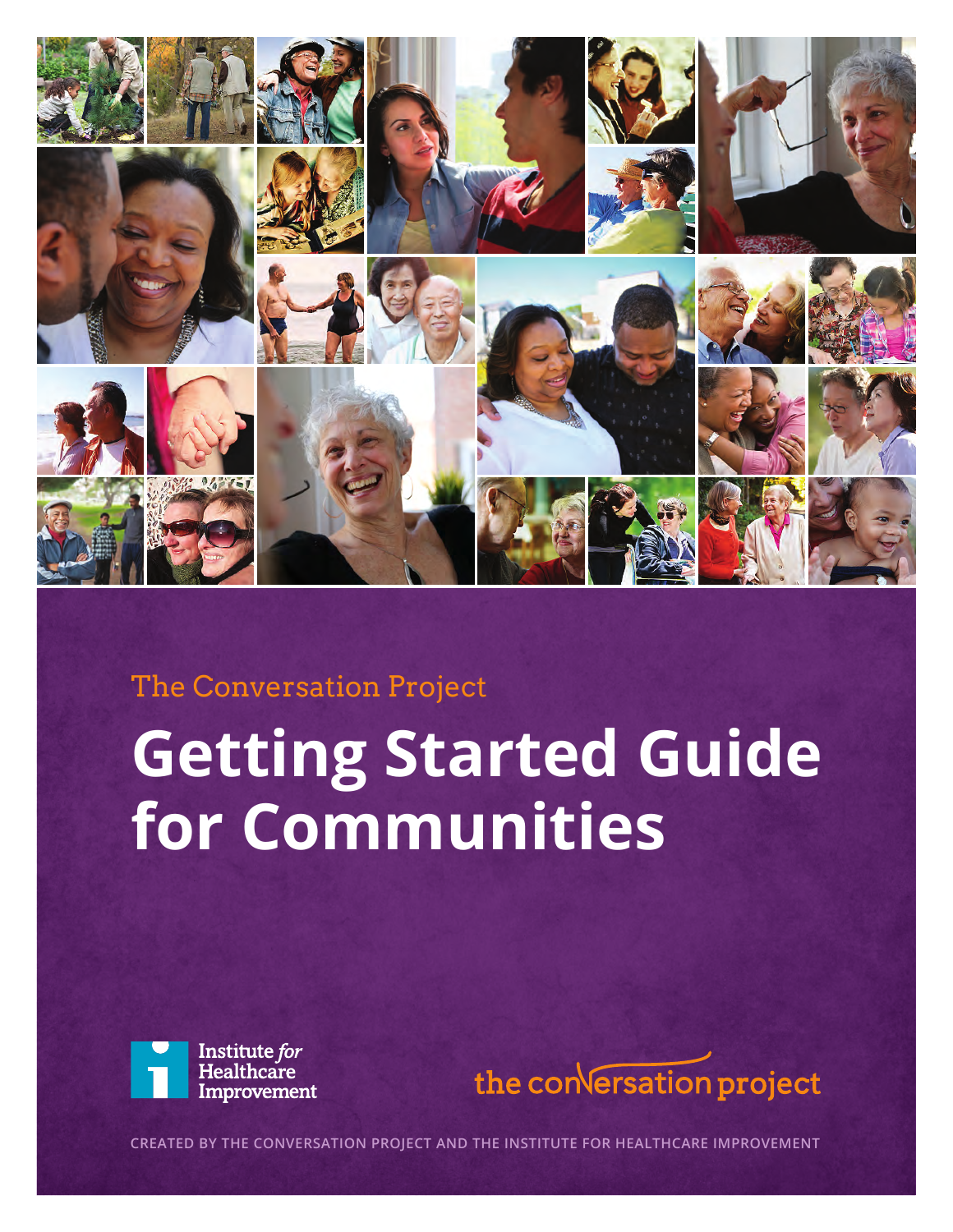The Conversation Project is a national initiative to ensure that everyone's end-of-life wishes are both expressed and respected. Since 2012, we've worked to raise the profile of this issue by increasing awareness with the public and by creating tools, like our **[Conversation Starter Kit](http://theconversationproject.org/starter-kit/intro/)**, to help individuals "have the conversation" with their loved ones.

To bring about national change, we need to reach people where they work, live, and pray — and many community leaders, like you, have reached out to us for help with introducing The Conversation Project in their communities.

This Getting Started Guide is intended to help you do just that. An individual, organization, or coalition of organizations can use the Guide to help figure out where to get started with engaging community residents in end-of-life care conversations, and how to think about engaging other community partners in this work. You can also find more resources and tools in the **[Community Resource Center](http://theconversationproject.org/resources/)** to help spread The Conversation Project end-of-life care planning activities throughout your community.

**Note:** There is no "one way" to approach this work. Some groups will host public events or train speakers, while others will focus on a media-based initiative.

Many have found that it's helpful to start by thinking about three basic questions:

- **Who** is the audience you're trying to reach?
- **How** is it best to reach them?
- *What* actions do you want them to take?

Feel free to start by simply answering the questions on the next page, or by going deeper into the examples in the following pages. This Guide is meant to be a helpful resource and not overwhelming! We've collected years' worth of experiences from around the US, and we don't expect communities to take on all of this work at once. Different communities are at different points in their planning, have different resources available to them, and have different levels of acceptance of the idea of end-of-life planning. You know your community better than we ever could, and we hope this Guide will provide a helpful framework for you in planning next steps.

*The Conversation Project works in collaboration with the Institute for Healthcare Improvement, a not-for-profit organization that is a leader in health and health care improvement worldwide. This material was developed for The Conversation Project with funding from The Cambia Health Foundation. We would love feedback on whether you find this document and the Community Resource Center website to be a helpful model for your planning. If you have additional resources you'd like us to consider posting, please send them to kdebartolo@ihi.org.* 



*Thanks to the Cambia Health Foundation for their generous support of our Community Resource Center.*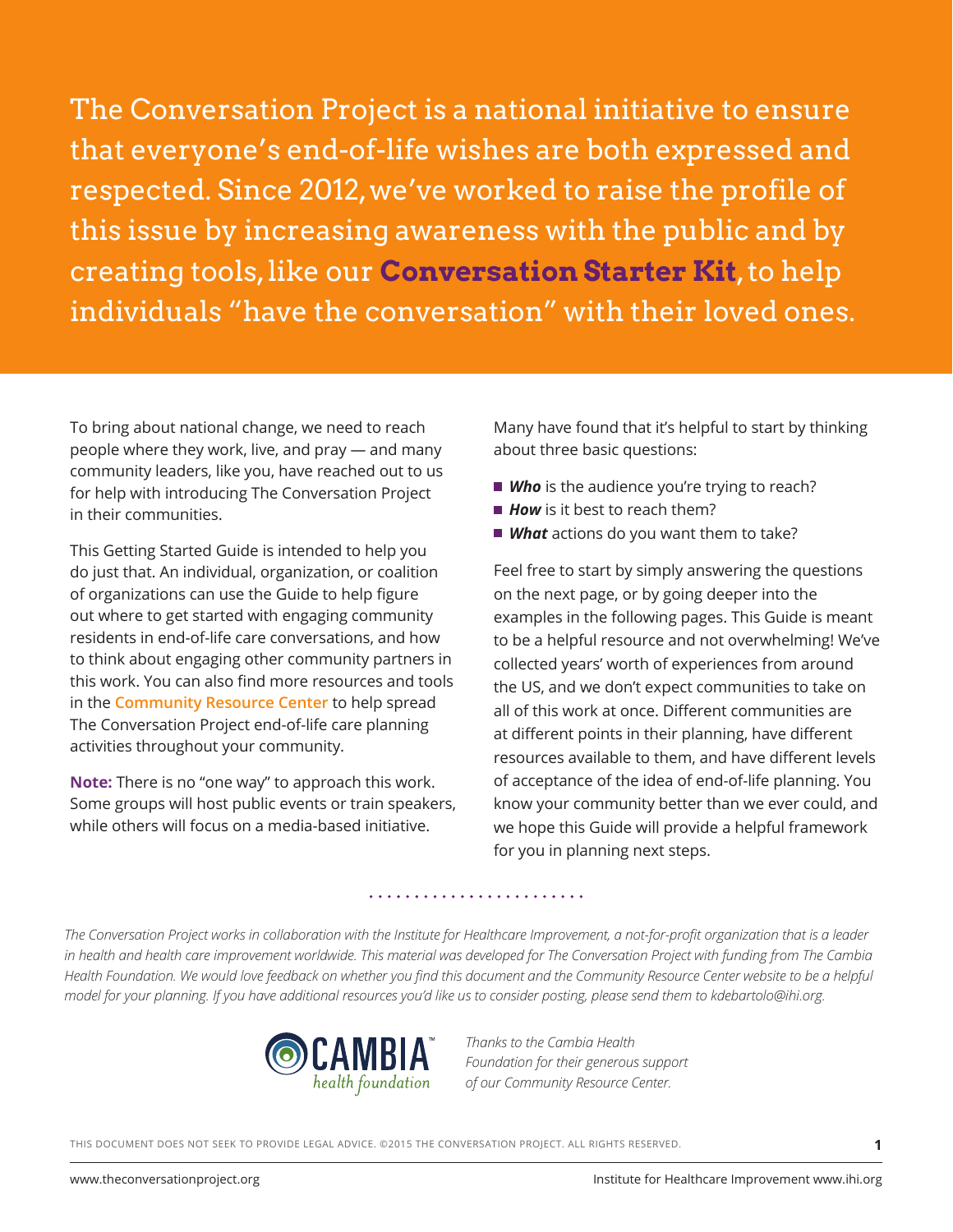**Bringing The Conversation Project to Your Community**

## **Ten Questions to Get You Started**

*Who* **do you want to reach? And** *by when***?**

*How* **do you want to reach them?**

**2**

*What* **actions do you want people to take? 3**

*How* **will your target audience respond to the topic of end-of-life care? 4**

*Who* **else is already doing work on this topic in your community?** *Who* **else could you be working with? 5**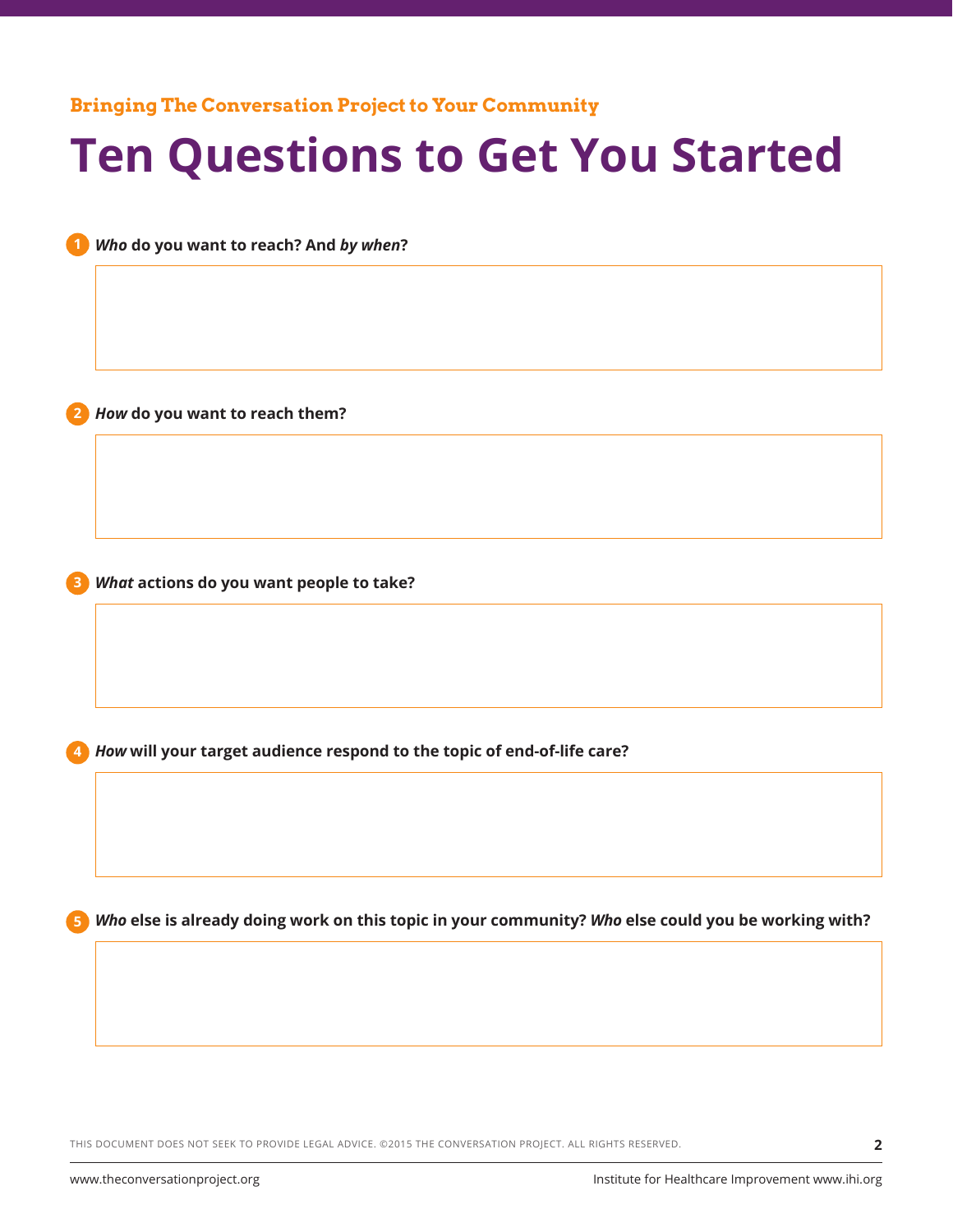

THIS DOCUMENT DOES NOT SEEK TO PROVIDE LEGAL ADVICE. ©2015 THE CONVERSATION PROJECT. ALL RIGHTS RESERVED.

**3**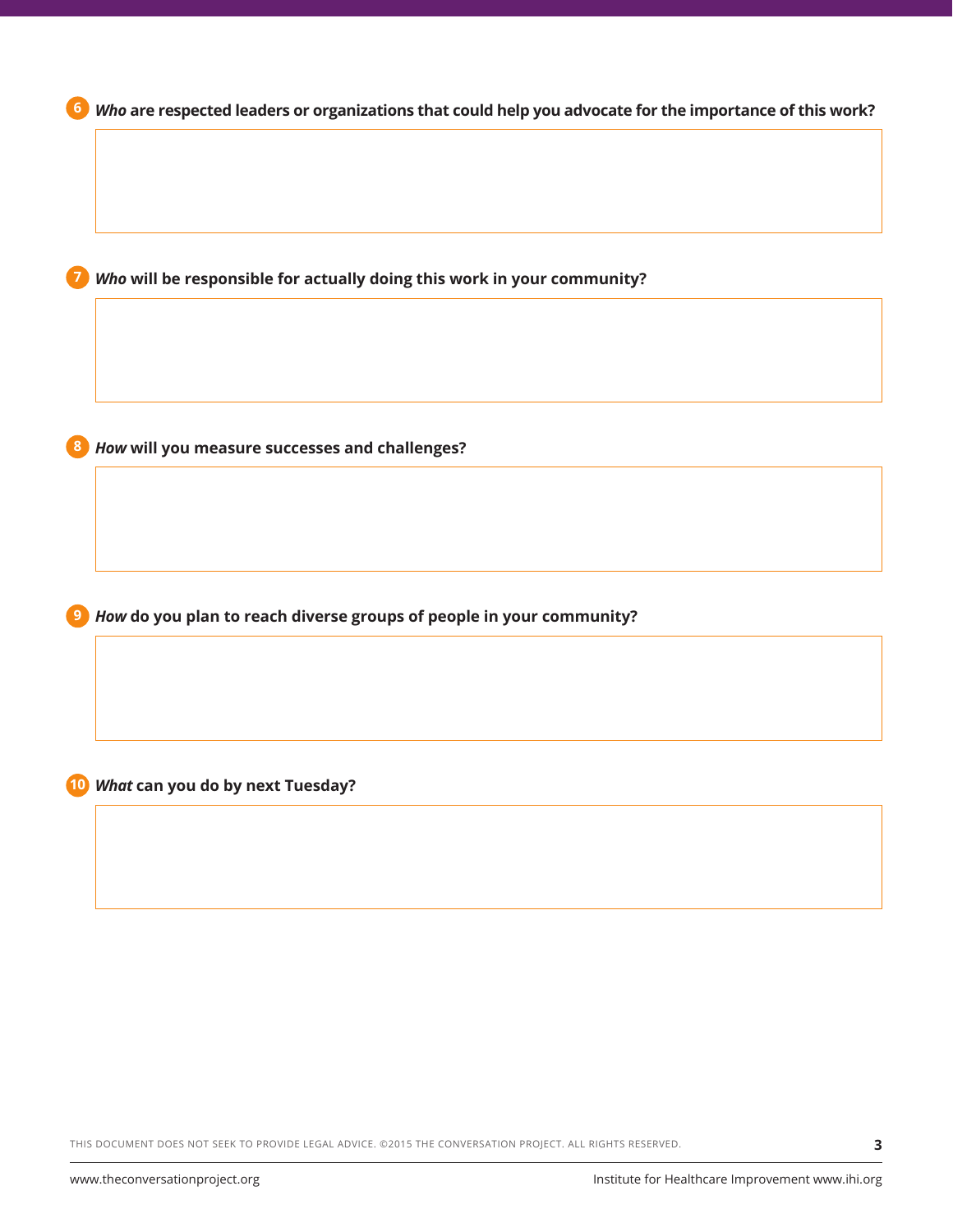## **Here are additional ideas and examples to consider as you answer the ten questions.**

### *Who* **do you want to reach? And** *by when***? 1**

The audience you want to reach can, and likely will, grow over time. It's helpful to set an aim early on — who you want to reach, and by when — to be clear about your plans, drive the pace of work, and establish a focus on outcomes. You don't want to take on too much — or too little — at the start. Thinking about the scope of your work helps clarify next steps.

#### ■ Who are you interested in engaging in **your community?**

• Is this because of a noted need? Because you have connections with this group?

#### **FOR EXAMPLE, ARE YOU TRYING TO REACH:**

- Your employees?
- Everyone over age 75 in your community?
- Staff working in the local retirement communities?
- Everyone over age 18 in your county?
- A study group within your faith community?

#### ■ We recommend first focusing your efforts on **"early adopters"** *(in Everett Rogers' terminology; see Rogers' "Diffusion of Innovations" curve to the right).*

Given the many people who are eager to start the conversation about their end-of-life care wishes, it's better to start with this group of early adopters than to spend time and energy trying to convince those who aren't yet ready. By engaging those who are interested, you'll work out some of the kinks in your process with a friendly audience. When you're ready, you can expand the focus to a larger group of people — those who might have been resistant early on.

## *"Some is not a number, soon is not a time."*

 *Don Berwick, MD, President Emeritus and Senior Fellow, Institute for Healthcare Improvement, in his National Forum keynote address in December 2004, announcing IHI's 100,000 Lives Campaign*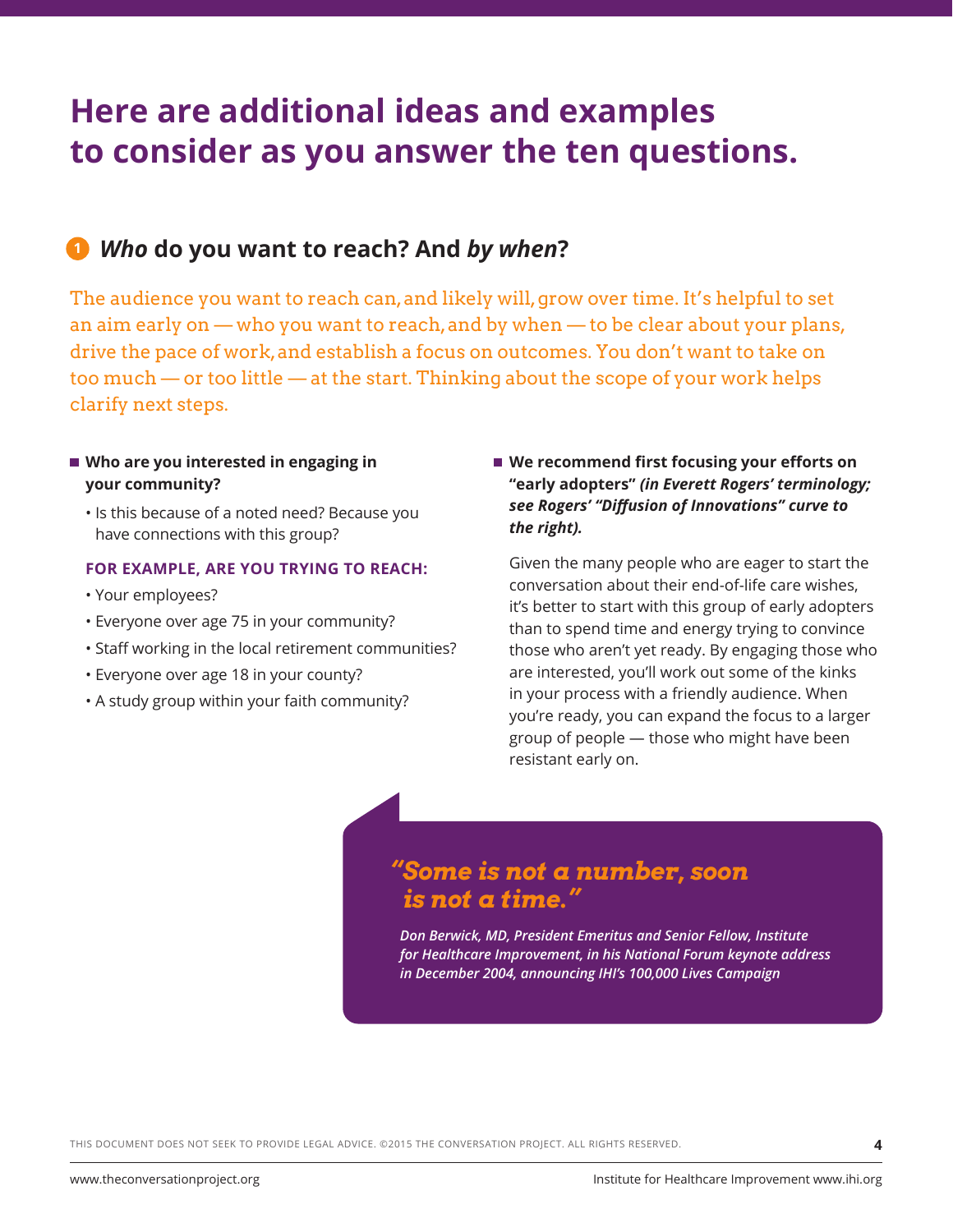

Source: Rogers EM. *Diffusion of Innovations* (5<sup>th</sup> edition). Free Press; 2003.

- We recommend starting with a smaller region (for example, a city or county instead of an entire state) while you get your bearings and learn about others who might already be working on this topic in your region.
- **If you find it difficult to estimate the number of people in your target audience,** do a back-of-theenvelope calculation to determine the number of people you'd like to reach in order to start making an impact in your community. Whether that number is 15 or 1,500 or 15,000, it's good to have an idea of what you think success will look like.

#### **FOR EXAMPLE:**

- There are 12 long-term care and senior housing facilities in your community, and each one has 3 client services/education employees. Your goal might be to reach these 36 staff in the next 2 months.
- There are 20,000 people in your town and 5,000 are over 75 years of age. Your goal might be to reach 10% of them (500) over the next year and an additional 10% the year after that.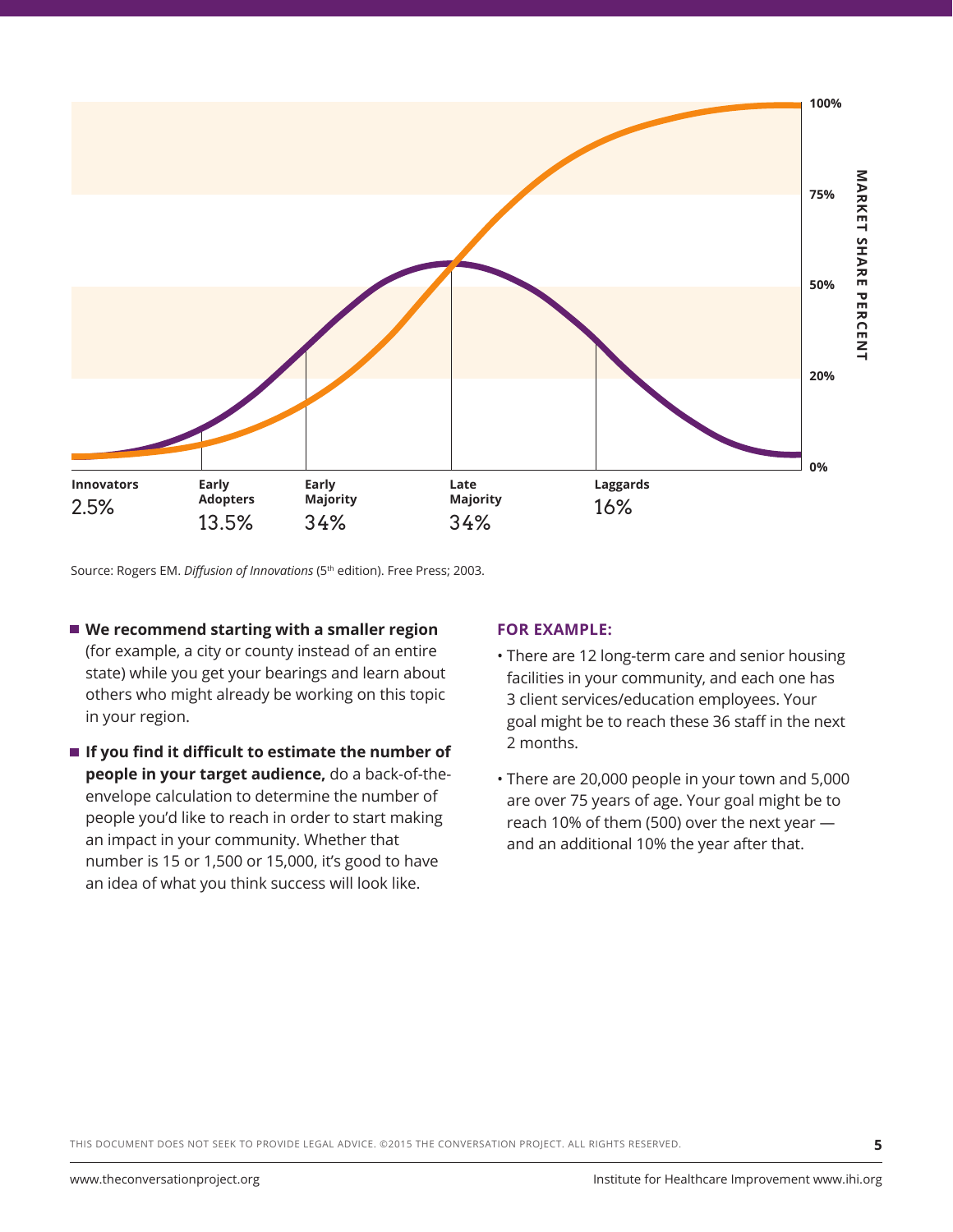## **2** *How* **do you want to reach them?**

Think about what motivates different groups of people. What is unique or special about the group you're trying to engage? For example, are they drawn to the idea of making sure someone knows what is important to them at the end of life? Or maybe they seek to provide better care for a loved one, or to give someone else the gift of preventing undue stress and burden at the end of life? Or maybe they are more interested in the cultural "pull" of knowing they are doing something they see others doing or heard they should do?

- Describe a persona of someone you are **trying to engage:** 
	- What is their day-to-day life like?
	- What do they care about?
	- How can you design your outreach to meet the needs and current activities of your target population?
- What are ways you could reach your target **audience where they:**
	- Work?
	- Live?
	- Pray?
- **What activities** might help you engage your target population? What do you think will attract your target audience in a way that will encourage them to take action?

#### **FOR EXAMPLE:**

- Writing op-eds for the local newspaper
- Speaking at conferences or educational events
- Hosting a conversation session that is open to the general public, with a goal to reach as many people as possible with a one-time event
- Training many champions/ambassadors to spread the word
- Hosting many training events in the community over the course of the year
- Creating a media and Public Service Announcement (PSA) campaign to raise awareness
- **Perhaps your target audience** will not require any in-person events at all; how, then, will you reach them?
- **When creating your portfolio of activities,** use stories, personal profiles, data, and other methods to engage people's hearts and minds.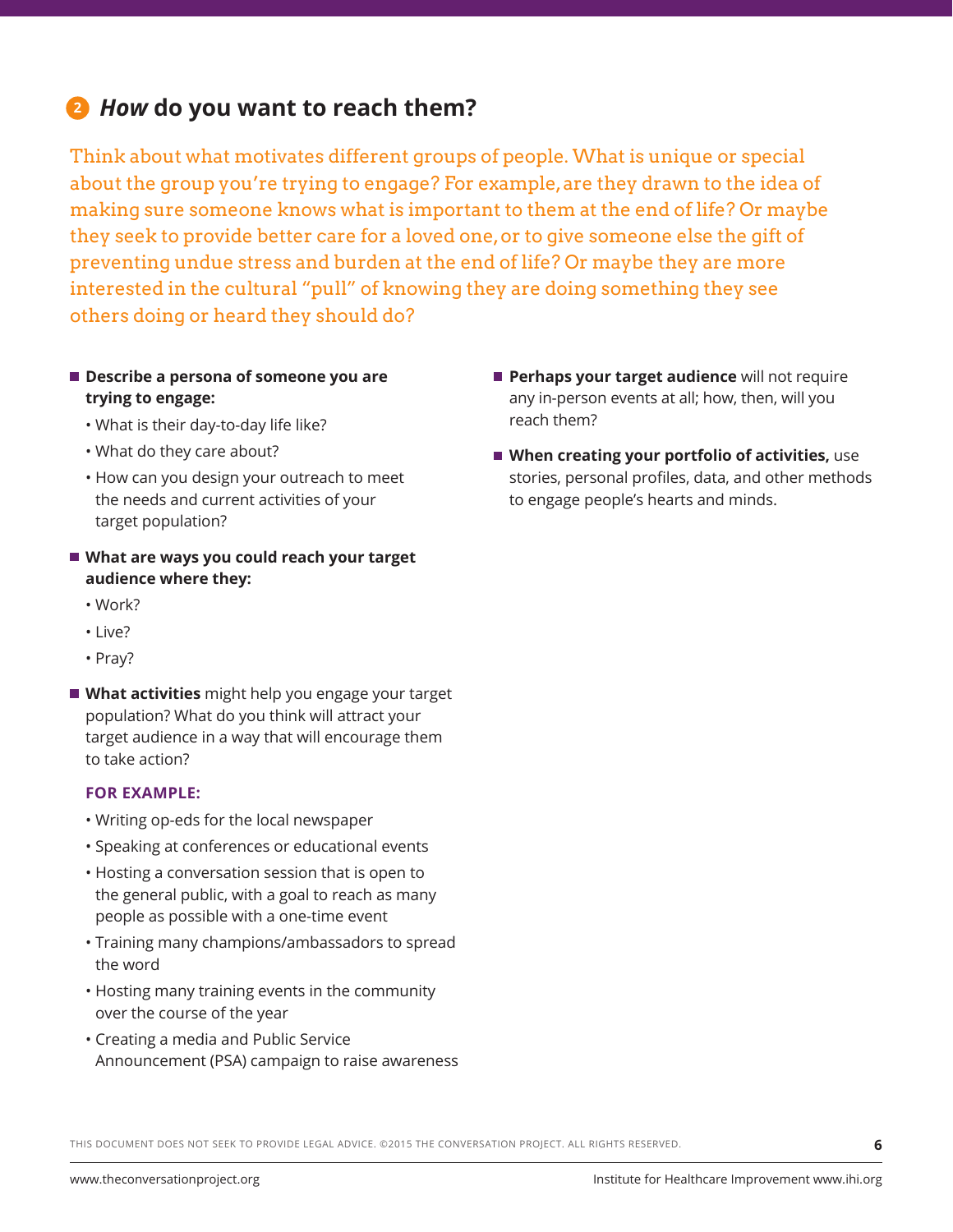## *What* **actions do you want people to take? 3**

There are a lot of possible areas to cover in advance care planning. Simplifying your "ask" of people will make it easier for them to take action.

 **What do you want people to ultimately do? Know this early on so you can make "the ask" clear and concise.** 

#### **FOR EXAMPLE, DO YOU WANT THEM TO:**

- Have the conversation with a family member or loved one?
- Have the conversation AND talk to their doctor?
- Have the conversation AND talk to their doctor *and* designate a health care proxy AND prepare an advance directive?

#### ■ What tools will you use, and how can you help **make sense of the many resources?**

#### **EXAMPLES INCLUDE:**

- **[The Conversation Project Conversation Starter Kit](http://theconversationproject.org/starter-kit/intro/)**
- **[Five Wishes](https://www.agingwithdignity.org/five-wishes.php)**
- **[Honoring Choices](http://www.honoringchoices.org/)**
- State-specific advance care planning tools

Some community groups choose to focus on getting their target audience to have the conversation (the primary goal of The Conversation Project), while others focus on making sure people have medical or legal documentation (e.g., health care proxy and advance directive) on file.

#### **FOR EXAMPLE:**

• A group in Denver, Colorado, found that many people they spoke with had conversations about end-of-life wishes with loved ones but had not talked with their clinicians about end-of-life care, so this group chose to focus on that latter step of engaging health care providers.

■ Can you do a quick gap assessment to see what **the biggest need is in your community?** 

#### **FOR EXAMPLE:**

- Ask 20 seniors at the community center whether they've had the conversation about their endof-life wishes or have completed an advance directive.
- Use one of the measurement tools in our **[Community Resource Center](http://theconversationproject.org/resources/)** to poll attendees after an awareness-building event to learn more about whether they had a conversation with loved one or clinician.
- If you have access to patient medical charts, pull the charts of 20 patients in your target audience to see if they have a health care proxy or advance directive on file.

Your informal assessment will not be perfect, but it can provide a good indication about where the biggest needs are in your community.

If you're going to work on "all of the above," be sure to sequence the work so it is clear what next step an individual should take and doesn't become more confusing. Because states' rules and regulations may differ, it's helpful to get familiar with the medical and legal requirements for end-of-life planning in your region. Those you connect with may have statespecific questions, and understanding your state's regulations can help you clarify which documentation or resources will be medically or legally binding.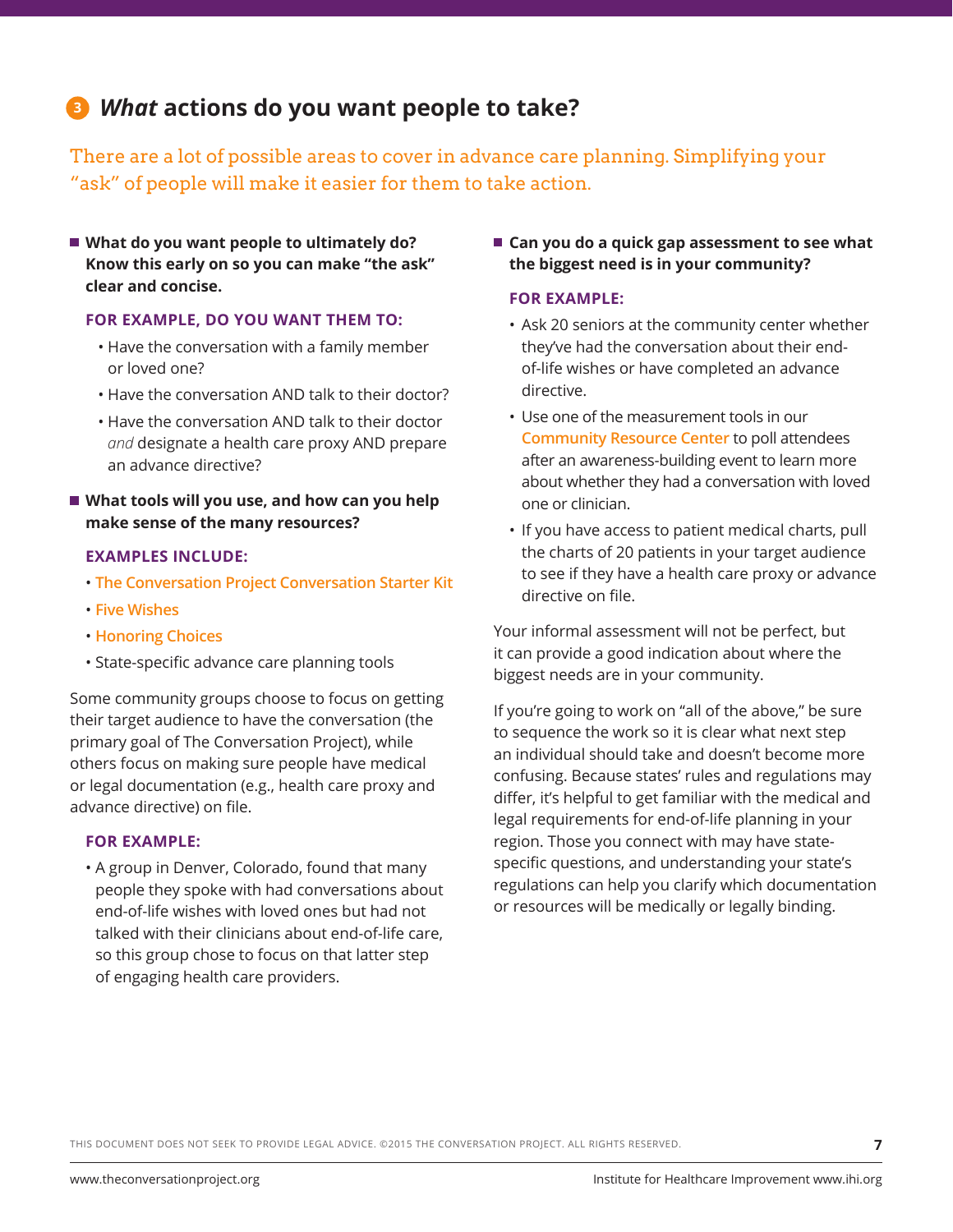## *How* **will your target audience respond to the topic of end-of-life care? 4**

How are you taking into consideration the local environment in which you are trying to spread The Conversation Project? The topic of end-of-life conversations seems to be highlighted in the national media more and more each week. That said, it is received differently in various regions of the country or types of settings. There are important variables to consider when assessing the context of how this topic is received in a community or region. Depending on the audience or region you've selected, there may be different ways to reach different people.

- Talking about end-of-life care is received in **different ways around the country.** It may be easier in one community than another. How can you take this into account?
	- A state's consideration of adopting the POLST Paradigm (Physician Orders for Life-Sustaining Treatment) may provide an opening to introduce the topic or cause some resistance, depending on the audience.
	- What works in one community or setting will not always work in another. Make sure you consider the local context (religious beliefs, urban/rural differences, the number and type of health care institutions, etc.).
- **Think about your target audience and how they usually receive information.** Don't use only one medium if that isn't the way your audience is used to receiving material.

#### **FOR EXAMPLE:**

- Does your target audience use social media (Facebook, Twitter) and email? Or do they like receiving hard copies in the mail?
- Podcasts and Google Hangouts vs. newspaper and public broadcasting channels?
- When inviting undergraduates on a college campus to an in-person event, you would probably use different strategies than you would to connect with residents of assisted-living facilities in the county.

#### ■ Accept different approaches depending on the **venue or host organization.**

#### **FOR EXAMPLE:**

- The person introducing the topic at an employee event may take a very different approach than a faith leader with his/her congregation.
- Consider language translations or other settings **that may help convey the message.**

#### **FOR EXAMPLE:**

- Physicians who worked on the Russian translation of the Conversation Starter Kit suggested that Russian-speaking patients in Cincinnati would "hear" this message better from their Jewish Community Center rather than from doctors. The same thing happened in Providence, Rhode Island, when working on the Mandarin and Korean translations of the Starter Kit — current medical school students introduced the material at church health fairs rather than in a medical setting. Knowing where the messaging should come from is helpful.
- Think through any political, ethnic, or cultural **systems in play in your community.** Have you accounted for the cultural diversity in the population you are trying to reach?

#### **FOR EXAMPLE:**

• Leaders in New Mexico learned that the topic of end-of-life conversations was better received in the local Hispanic community when introduced to entire families at once and not only to individuals, who were then expected to bring the conversation back home on their own.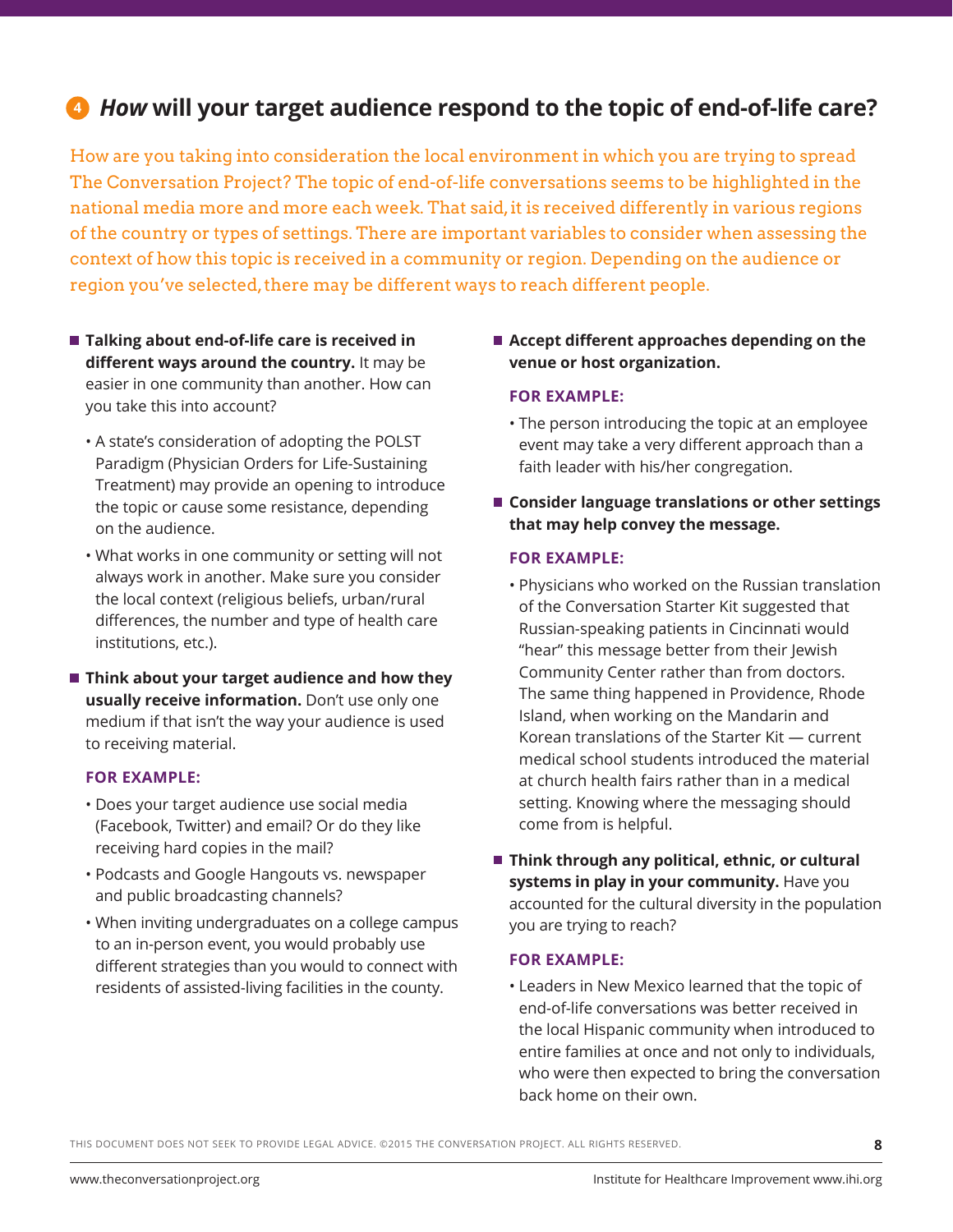## *Who* **else is already doing this work in your community? 5***Who* **else could you be working with?**

Do a quick review of other organizations or informal groups in your community or region to see what work is already underway. Rather than adding more "noise" to a crowded field of helpful initiatives, see if there are ways you could assist those already in existence or select a theme that's a bit different or in support of their work.

#### **FOR EXAMPLE:**

There may be a group in your community particularly focused on education around the state's MOLST/ POLST project or legal documentation (e.g., advance directives). You could connect with them to learn more about ways you could work with them to help promote the idea of having the conversation in addition to their goal of completing the legal paperwork. Or perhaps both groups will agree that you're targeting different audiences, but will establish monthly connections to bring each other up to speed on current work and areas of overlap.

When resources are limited, it's important to leverage partnerships. Don't operate in isolation; look for partners where you can both cooperate to advance this important work.

In addition to connecting with those who are doing similar work, you can also approach and partner with new groups and audiences. Below is a collection of possible partners to consider for outreach.

#### **CHECK OFF THE GROUPS THAT MIGHT BE A GOOD FIT FOR YOUR INITIATIVE:**

- **□** Assisted living facilities
- **■** Businesses and local employers
- City employee retirement system
- **Department of Public** Health, Mental Health, Behavioral Health
- **□** Educational institutions (students, families, alumni, and faculty)
- $\Box$  Elected officials
- $\Box$  EMT providers
- **□** End-of-life coalitions in your community or state (e.g., Honoring Choices)
- **B** Estate/legal entities (e.g., elder law, legal aid offices, local bar association)
- Faith-based organizations, clergy, chaplains, ministerial associations
- **Family counselors and** therapists
- **Financial community** (e.g., banks, CPA firms, financial advisors)
- $\Box$  Foundations
- $\Box$  Health plans/insurers
- $\Box$  Home care/VNA
- Homeless shelter/ services
- $\Box$  Hospice
- Hospitals/health systems
- **Local community** resources (e.g., libraries, book clubs, Chamber of Commerce, Lion/Rotary/ Elks Club)
- Media channels (local, state, regional)
- Nursing homes, rehab facilities, long-term care
- **Physician office** practices/primary care/ community health centers
- *D* Prisons/jails
- **■** Retirement communities and home owners' associations
- School District (employee benefits, Parent/Teacher Organizations)
- **B** Senior Advocacy Organizations/Elder Services (Area Agency on Aging, senior centers, transportation services, meals on wheels)
- State hospital/medical/ nursing/social work associations

**9**

**□ Veterans Services**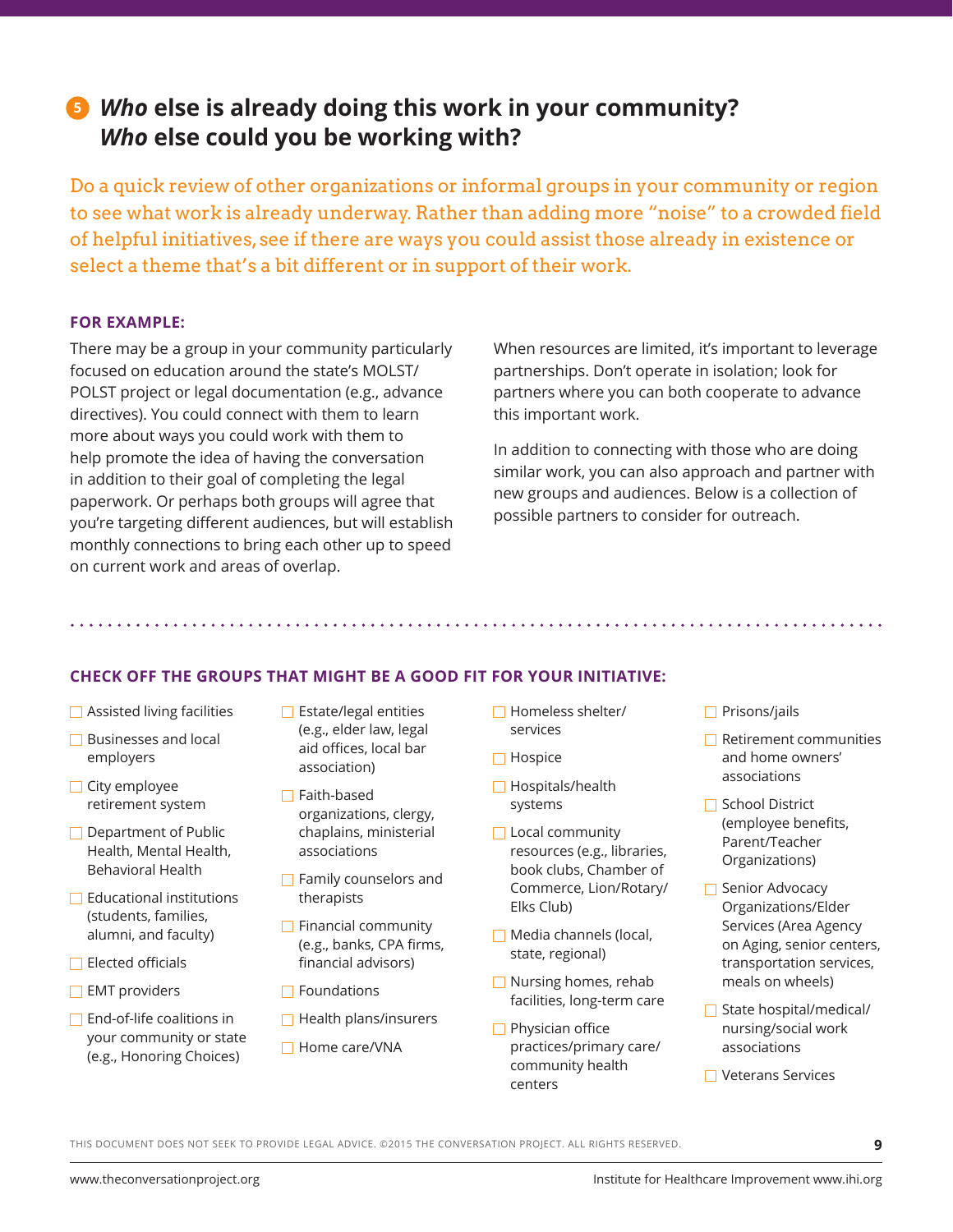## **Stakeholder Assessment**

A stakeholder assessment can be a helpful tool for identifying partners. Think about the groups or individuals you want to engage (or that you think might be a hindrance to your efforts) and consider the larger context of this work.

#### **Ask yourself: Are these stakeholders going to stop, let, help, or make this happen?**

- Who will make sure this work gets done?
- Who is likely to help you with this work?
- Who may let the work happen, but won't be particularly helpful to the initiative?
- Who will work to actively stop you?
- And why?

| <b>Group Name</b> |  |  | Make It Happen?   Help You?   Let You?   Stop You?   What Matters to Them? |
|-------------------|--|--|----------------------------------------------------------------------------|
|                   |  |  |                                                                            |
|                   |  |  |                                                                            |
|                   |  |  |                                                                            |
|                   |  |  |                                                                            |
|                   |  |  |                                                                            |
|                   |  |  |                                                                            |
|                   |  |  |                                                                            |
|                   |  |  |                                                                            |
|                   |  |  |                                                                            |
|                   |  |  |                                                                            |
|                   |  |  |                                                                            |
|                   |  |  |                                                                            |
|                   |  |  |                                                                            |
|                   |  |  |                                                                            |
|                   |  |  |                                                                            |
|                   |  |  |                                                                            |

To begin, you may want to focus on what you can do to introduce your plan to the "make it happen/ help you" partners *and* work with the "stop you" groups to shift them to "let you" partners. (They don't have to become your biggest champions, but see if you can work to transfer their energy away from blocking your efforts.)

#### **A TIP TO CONSIDER**

**Pay attention to the balance of community partners you work with and how your collective message will resonate with your target audience. For example, if you're working to engage young adults in your region, be sure to connect with the local universities and employers and not just home care and senior services.**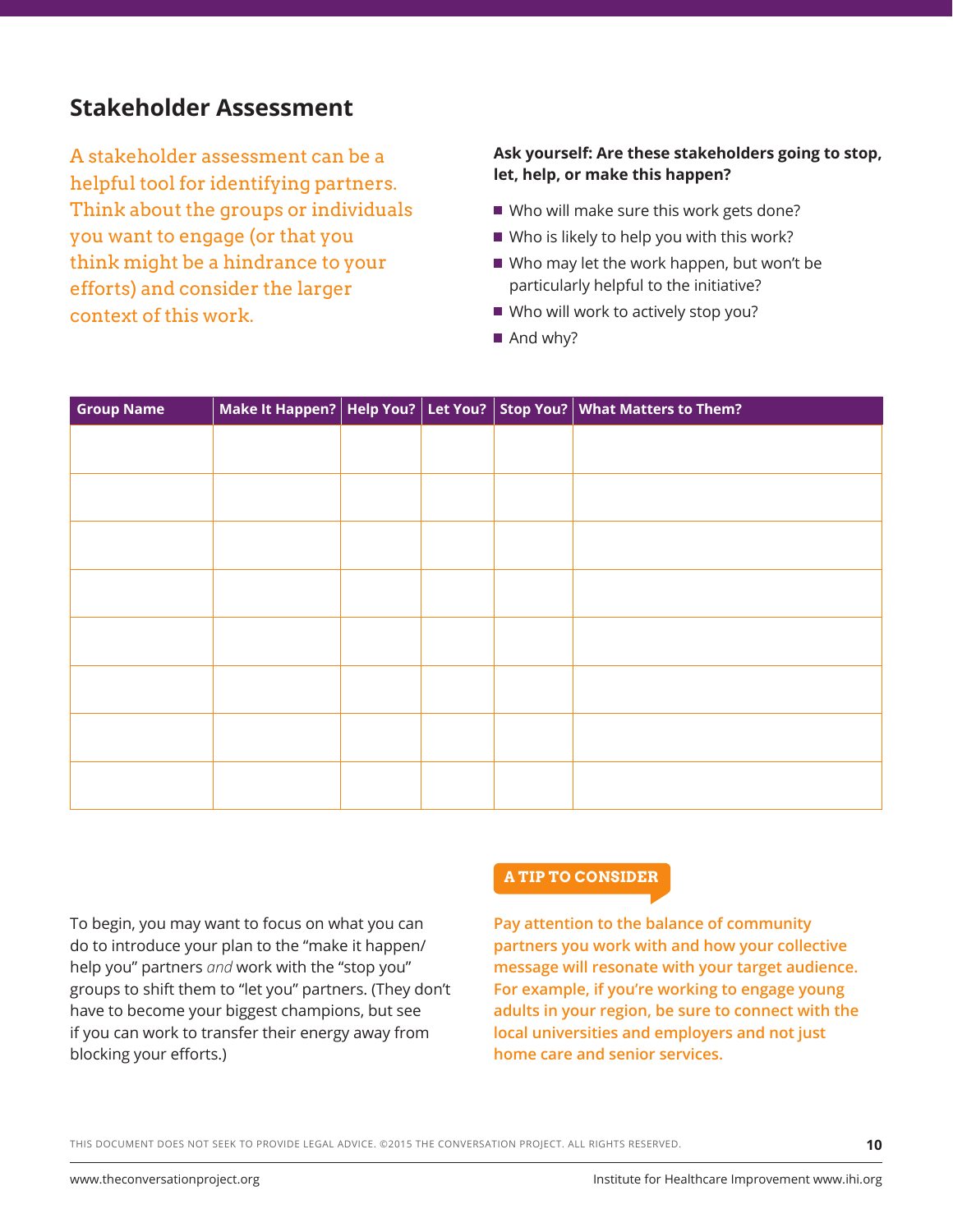## *Who* **are respected leaders or organizations that could help you 6advocate for the importance of this work?**

Think back to your target audience. Is there anyone in your community who is well respected and could help promote the status of your initiative? Are there particular groups, agencies, or people that will strongly motivate others to join? Are there key thought leaders who need to be engaged — for example, a local political figure, employer, news anchor, or religious leader?

#### **BEFORE CONNECTING WITH THEM, THINK THROUGH "WHAT'S IN IT FOR THEM?":**

- How does your initiative align with the work **a person or an organization is already doing?** 
	- What is their day like? How much time might they be able to offer?
	- Why is working with you in their best interest?
	- What do they care about?

#### **FOR EXAMPLE, PERHAPS…**

- … you could suggest the topic of end-of-life planning to local media outlets (TV, radio, newspaper) and offer to help pull together a panel of experts and speakers.
- … a large local church needs topics for congregant educational programming and you can offer to present in a few weeks, encouraging their prominent faith leader to attend or say a few words.
- … an influential individual has had this on their personal "to-do" list for a long time and wouldn't mind being filmed or giving a quote after having their own conversation with a loved one.
- **Think about what you want your specific "ask" of them to be: a letter of support?** Space to host an event? Asking them to tell their story publicly? Remember not to request too much from any one person or group.
- Don't make this an unpleasant obligation  $\blacksquare$ if you approach it properly, saying "yes" should be an easy decision that could lead to additional fruitful interactions or connections.
- Identify some light-touch opportunities for **engagement.** Many community partners have local leaders…
	- … kick off the agenda for public events with a personal story.
	- … share photos on social media with a copy of their Conversation Starter Kit or advance directive.
	- … provide a quote for a blog post or media opportunity.

Your request of these leaders doesn't have to take a long time to complete, but can go a long way toward reaching and engaging your target audience.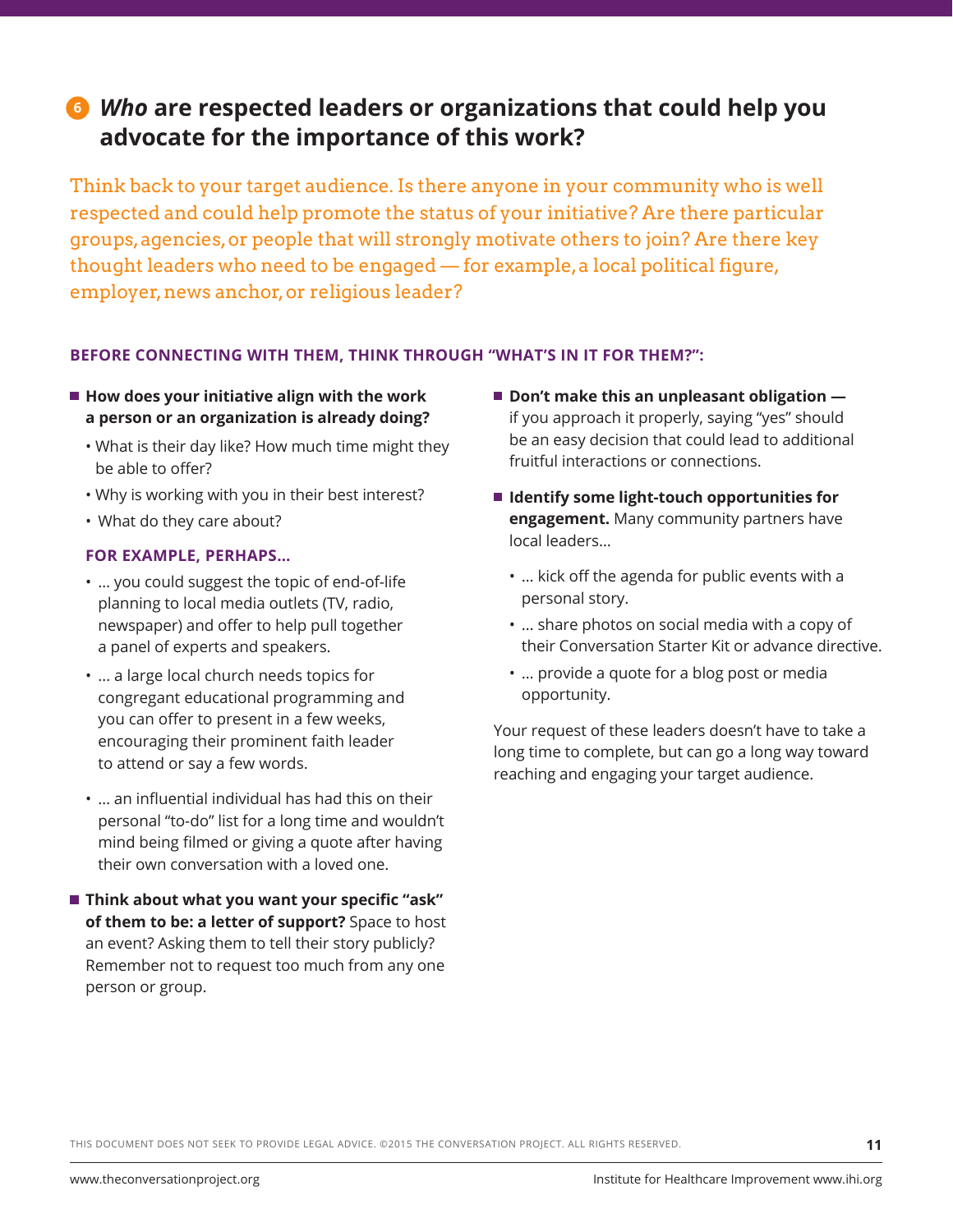## *Who* **will be responsible for actually doing this work 7in your community?**

Is there an individual or organization who can "own" this initiative in your community? Whether you have a formal or informal structure, who will be responsible for the realization of this work: setting the pace, making decisions, allocating resources?

#### **There are many models that could work.**

#### **HERE ARE A FEW EXAMPLES:**

- $\blacksquare$  In multiple regions, recent retirees, many with a background in end-of-life work, start their "encore career" volunteering to lead The Conversation Project work in their community.
- Some groups have worked to fit The Conversation Project into their current structure and daily responsibilities. For example, the East Bay Conversation Project initiative in Alameda and Contra Costa County, California, is supported by grant funding and administered by the ACCMA Community Health Foundation, a charitable subsidiary of the Alameda-Contra Costa Medical Association. They coordinate the efforts of many partner groups and facilitate all steering committee meetings and website hosting responsibilities.
- In South Carolina they've created a large umbrella organization, The South Carolina Coalition for the Care of the Seriously Ill, which engages many groups within the state (SC Medical Association, SC Hospital Association, Carolinas Center for Hospice and End of Life Care, SC Healthcare Ethics Network, SC Society of Chaplains, SC Nurses Association, LifePoint, AARP). These groups all agree to provide staff time and resources to keep the work moving forward.

**Depending on the model you select, it can be helpful to develop a steering committee of interested partners who can help you with planning, execution, and dissemination.**

#### **FOR EXAMPLE, YOUR STEERING COMMITTEE MIGHT INCLUDE THE FOLLOWING PEOPLE:**

- Chairperson responsible for setting the agenda and driving the work
- Community member from target audience
- Department of Health
- Health care entity (hospital/primary care/cancer center/hospice/home care)
- Large employer
- Member of Interfaith Council

#### **Areas that will need to be addressed and owned:**

- Brokering relationship with high-level champions (governors, for example)
- **Brokering relationship with interfaith community**
- Measurement
- Media placement for PSA ads and social media
- Ties to health care institutions
- Training coaches/speakers and managing events
- Funding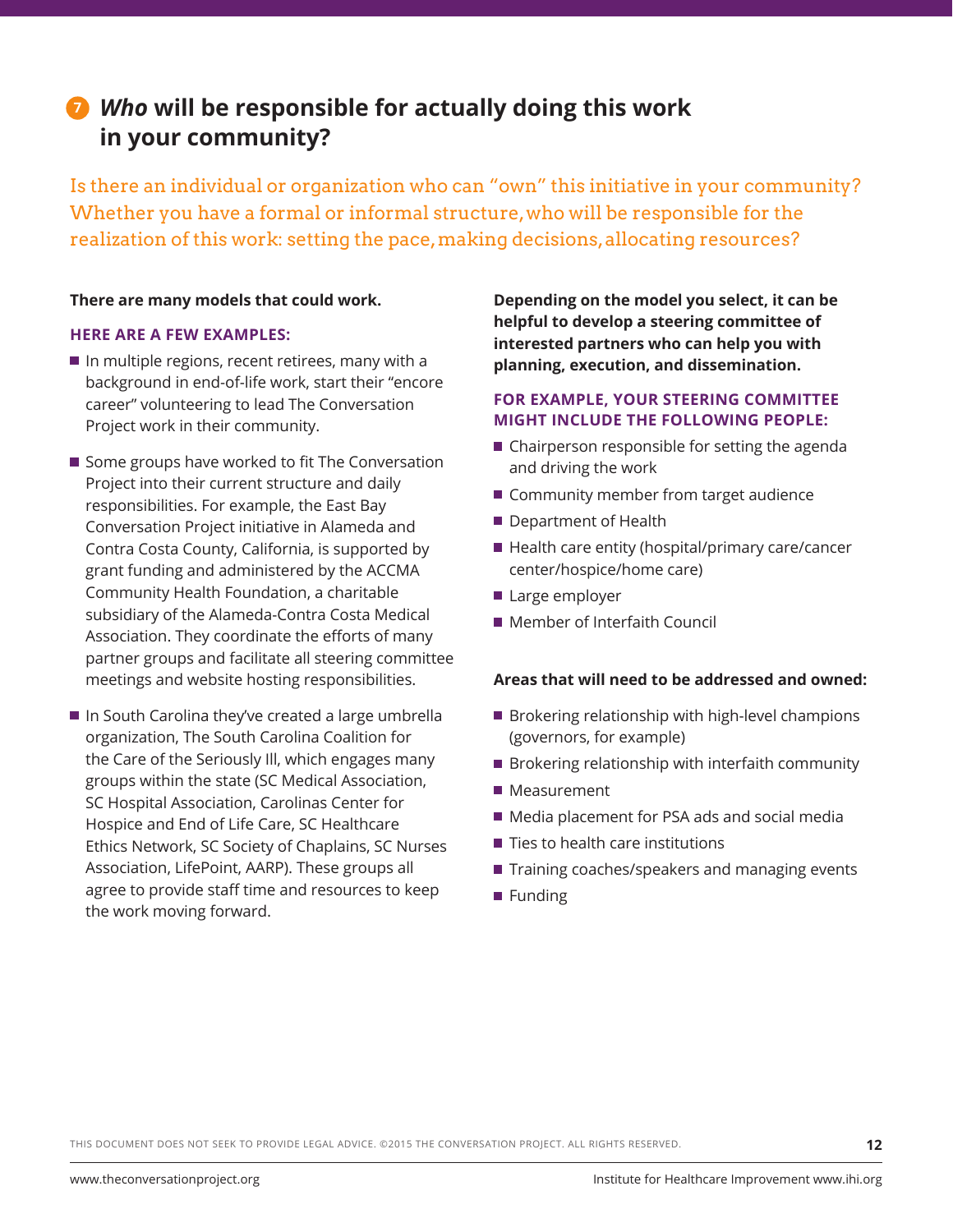**If you'd like to be the lead individual or organization, think through what you want your role to be and how much time you have to dedicate to this work.** 

#### **HERE ARE A FEW QUESTIONS TO HELP YOU THINK THROUGH PLANNING AND EXECUTION ACTIVITIES:**

- What are you ultimately trying to achieve?
- What can you do or plan for today that will advance this work?
	- If you have four hours per week to dedicate to this project, how do you want to spend them to have the biggest impact in your community?
	- Speaking at events?
	- Training additional presenters?
	- Connecting with more partners to take on additional pieces of work?
- What feedback or data are you getting about your efforts?
	- What can you stop doing that would be time better spent elsewhere?
	- What are some low-risk "tests of change" you could do (with minimal resources) to learn what works best in your community?
- How can you create pace in your work?
	- What are some themes or core goals you could organize around each quarter?
	- How can you identify and link the work to key milestones?

As your work continues, think through how you want to be organized in your community or region to foster learning and increase the number of people involved. How will you plan for growth?

As some community initiatives have matured, they've garnered so much interest from the public that the demand for presentations and the interest from community members to volunteer have grown. Many of these groups have now developed trainings for "conversation champions" and "conversation coaches."

**Conversation Champions/Speakers** are volunteers trained to educate and engage the general public and community stakeholders regarding the benefits of having conversations about end-of-life care with an individual's loved ones and caregivers. They are available to make presentations to community organizations, community groups, or any other interested groups and individuals. The Conversation Project team hosts regular virtual trainings for those interested in becoming speakers, and some community partners host their own in-person volunteer trainings. You can find out about upcoming speaker trainings by visiting the "Hosting Events" section of the resource center and clicking on "Speaker Training."

**Conversation Coaches** are volunteers trained to work with individuals and families who request support with advance care planning and family end-of-life care conversations. This can be a great role for people who are more comfortable with one-on-one interactions than with public speaking. Many community leaders have invested in developing or providing these trainings. Additionally, our **[Coaching the Conversation Guide](http://theconversationproject.org/wp-content/uploads/2015/06/TCP_CoachingConv_Final.pdf)** can be a helpful resource for future champions/speakers and coaches.

#### **A TIP TO CONSIDER**

**As your work grows and you engage various types of partners, think through ways you can help them share with each other. Perhaps host an interfaith meeting for religious leaders in the community to share questions and best practices. Or host a neighborhood event at which different local organizations share what they've been doing to advance this work in the same specific geographic area in your region.**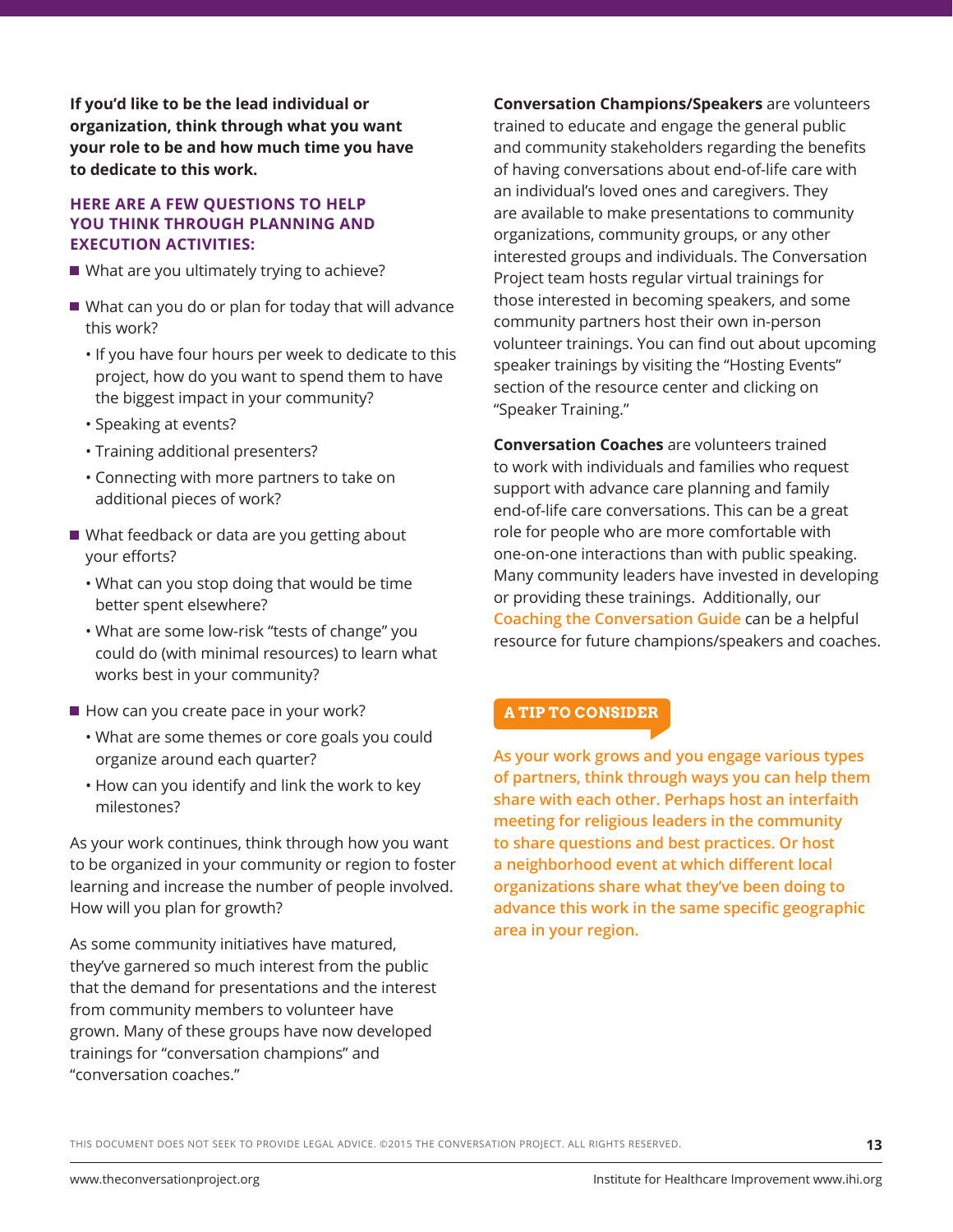## **8** *How* **will you measure successes and challenges?**

It is always helpful to think about how you will measure your activities to identify successes or areas for improvement. This can be particularly useful for identifying trends in which types of events or engagements have been more or less successful, as well as for communicating with potential partners and the media about what you've accomplished.

Additionally, many funders are interested in evaluation and it can make for a stronger funding proposal if you can show the impact of the work and how you plan to evaluate your work going forward.

While we strongly believe measurement and data are important, we don't recommend collecting metrics just for the sake of collecting them. If you can't think about how you might use a particular measure, don't do it! If a particular method of data collection is too burdensome and the information could be captured in a different way, take the less resource-intensive route. Measurement and evaluation should always be in service to your work — something you look forward to capturing and analyzing, not something you dread.

Sample measures are listed in the **[Community](http://theconversationproject.org/resources/)  [Resource Center](http://theconversationproject.org/resources/)**.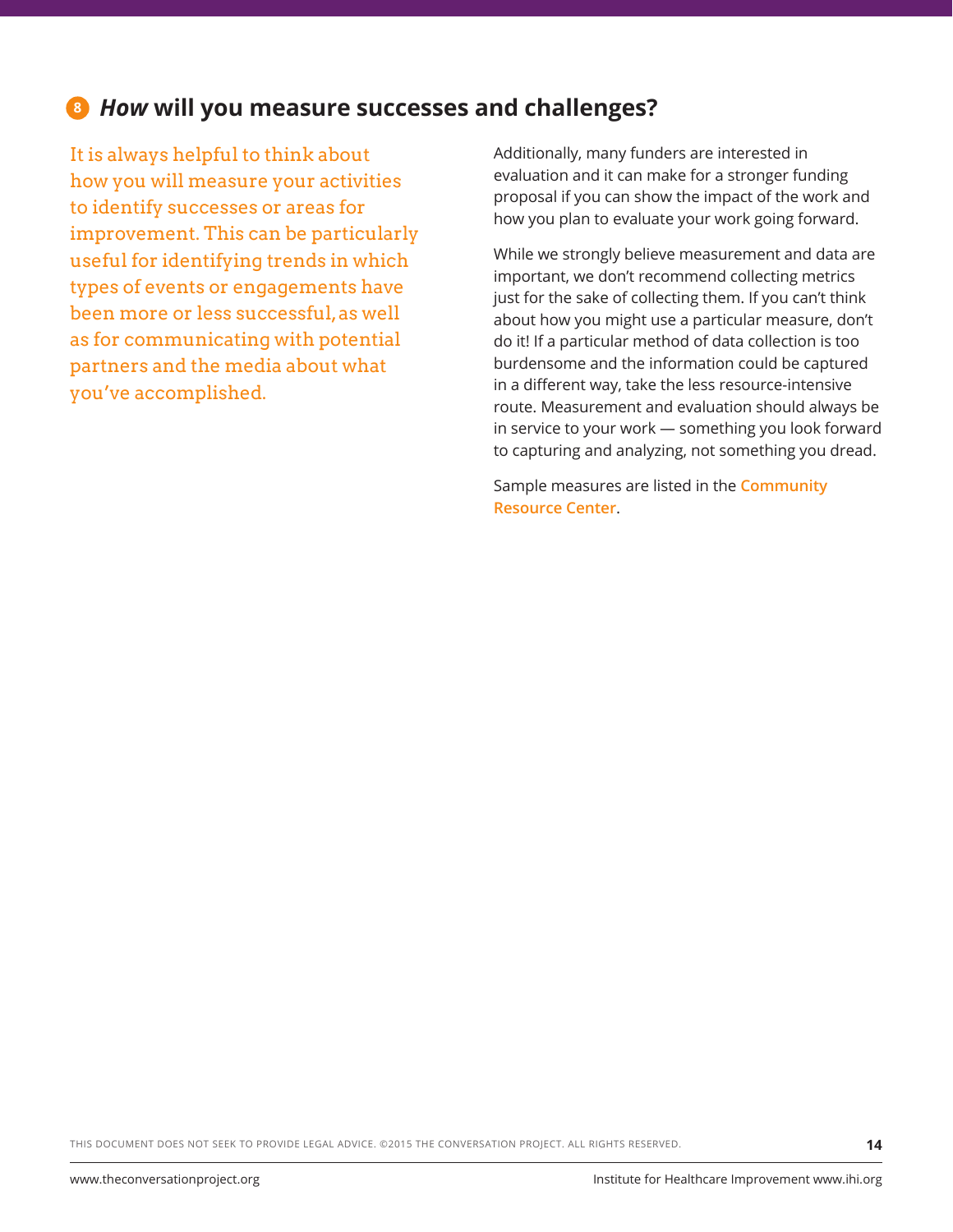## **9** *How* **do you plan to reach diverse groups of people in your community?**

Consider the diversity of your community (language, age, race, religion, culture, sexual or gender orientation, socioeconomic status). Take a look back at your notes for the questions above and reflect on whether this diversity is represented in your plan.

Do you notice a particular demographic of your community is not represented? If so, think through partners you could engage that may be able to join your steering committee or help you introduce this topic to a more representative audience. This may not happen seamlessly in the first phase of your work, but it should be accounted for as you move forward.

Here are a few examples of new target audiences some of The Conversation Project's community partners identified after reevaluating the demographics of their regions:

- **Homeless population**
- **LGBT** population
- Non-English speaking populations
- People with mental health or memory conditions
- **Prisoners**
- Young adults

*What* **can you do by next Tuesday? 10**

There will always be more planning or research you could do. Instead, we invite you to get started! What is a small "test" you could do in the next week? Who are one or two people you can connect with or introduce the Conversation Starter Kit to?

THIS DOCUMENT DOES NOT SEEK TO PROVIDE LEGAL ADVICE. ©2015 THE CONVERSATION PROJECT. ALL RIGHTS RESERVED.

**15**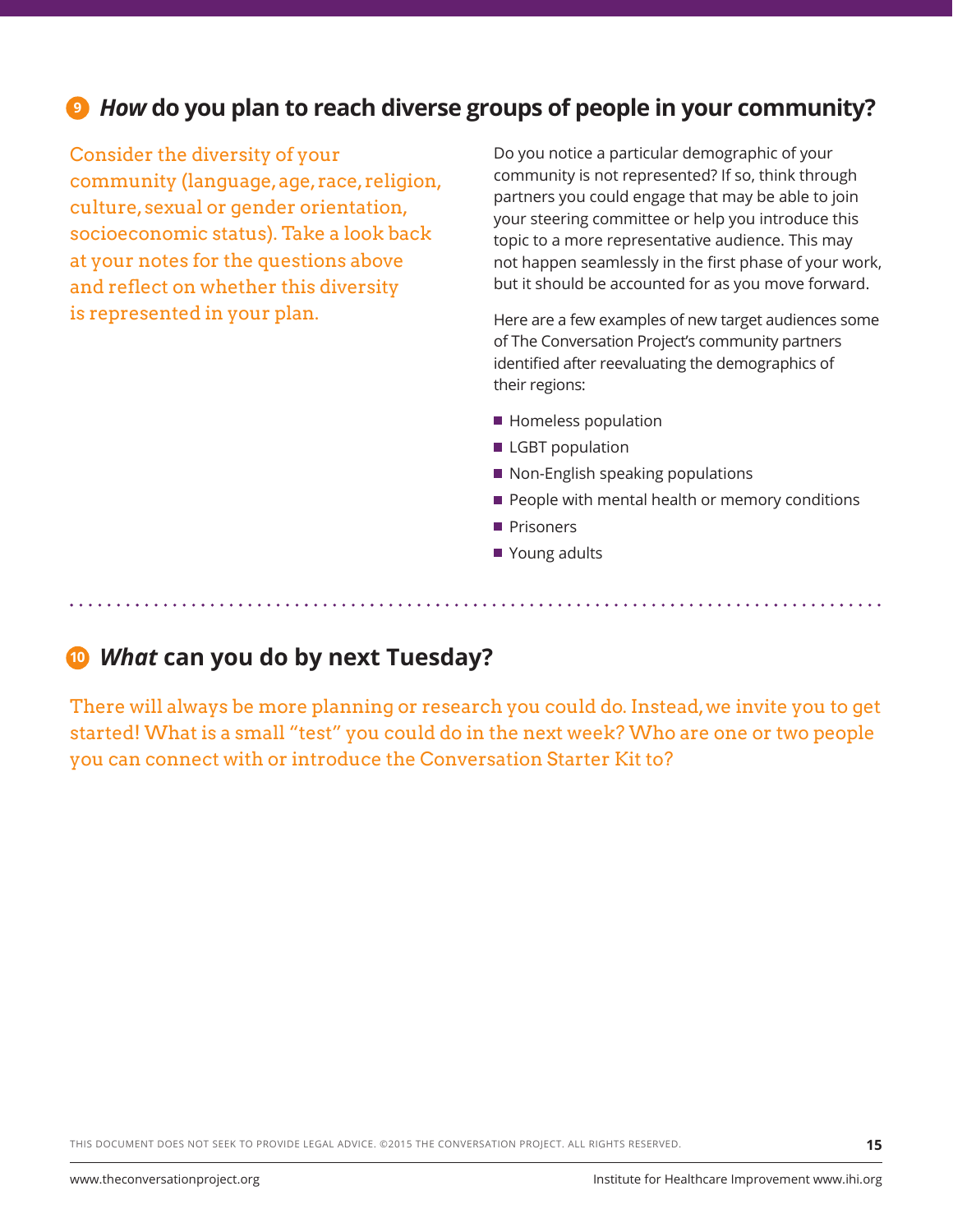## **Bonus Question!**

Let's be forward thinking and reflective. This can be a great question to ask at a steering committee meeting, or whenever you introduce The Conversation Project to a new group. Knowing your community…

**In one year if you look back and have wild success with the introduction of The Conversation Project, what will have been the factors of success? What would cause this to succeed?** 

#### **FOR EXAMPLE:**

- In a region with a predominant faith community, the clergy and congregations could be very important allies.
- In one year if you look back and the introduction **of The Conversation Project has been a flop, what will have been the factors of that failure? What would cause this not to succeed?**

#### **FOR EXAMPLE:**

• Lacking a driver of the work who will own the pace of the work and the operations in your region, or depending too strongly on someone without enough time to give.

While our natural tendency may be to think of all the resources we are lacking when starting an initiative like this, we strongly encourage you to focus on the assets you do have already available rather than on those you don't have. Our hope is that, with the assistance of this Getting Started Guide, you will think through the individuals, associations, institutions, physical assets, and connections you can access as you plan your next steps.

That said, you can always keep an eye on what resources could help you jump to the next level of community engagement (e.g., a website). Just be sure not to get deflated before you start! We've found it is far easier to ask for additional resources when you can show what you've been able to accomplish with few. By getting started, you'll identify what works for you and what has been a struggle and can then address these challenges with potential partners or funders — many of whom will be pleased to see what you've already started.

**We can't wait to hear what you design for your community, and we hope you'll keep us posted as you embark upon this work.**

#### **Here are a few ways to stay engaged with The Conversation Project going forward:**

- We host monthly webinars  $-$  on the 3<sup>rd</sup> Wednesday of the month from 3-4 pm ET — for community leaders to hear updates from The Conversation Project team and presentations from others.
- We also host quarterly speaker training webinars (with recordings and notes always available).
- Sign up for The Conversation Project newsletter and monthly regional communications.
- We can offer in-person trainings or community planning sessions for a fee.

For additional information on any of the above, check out our **[Community](http://theconversationproject.org/resources/)  [Resource Center](http://theconversationproject.org/resources/)** or email us at **[conversationproject@ihi.org.](mailto:conversationproject@ihi.org)**